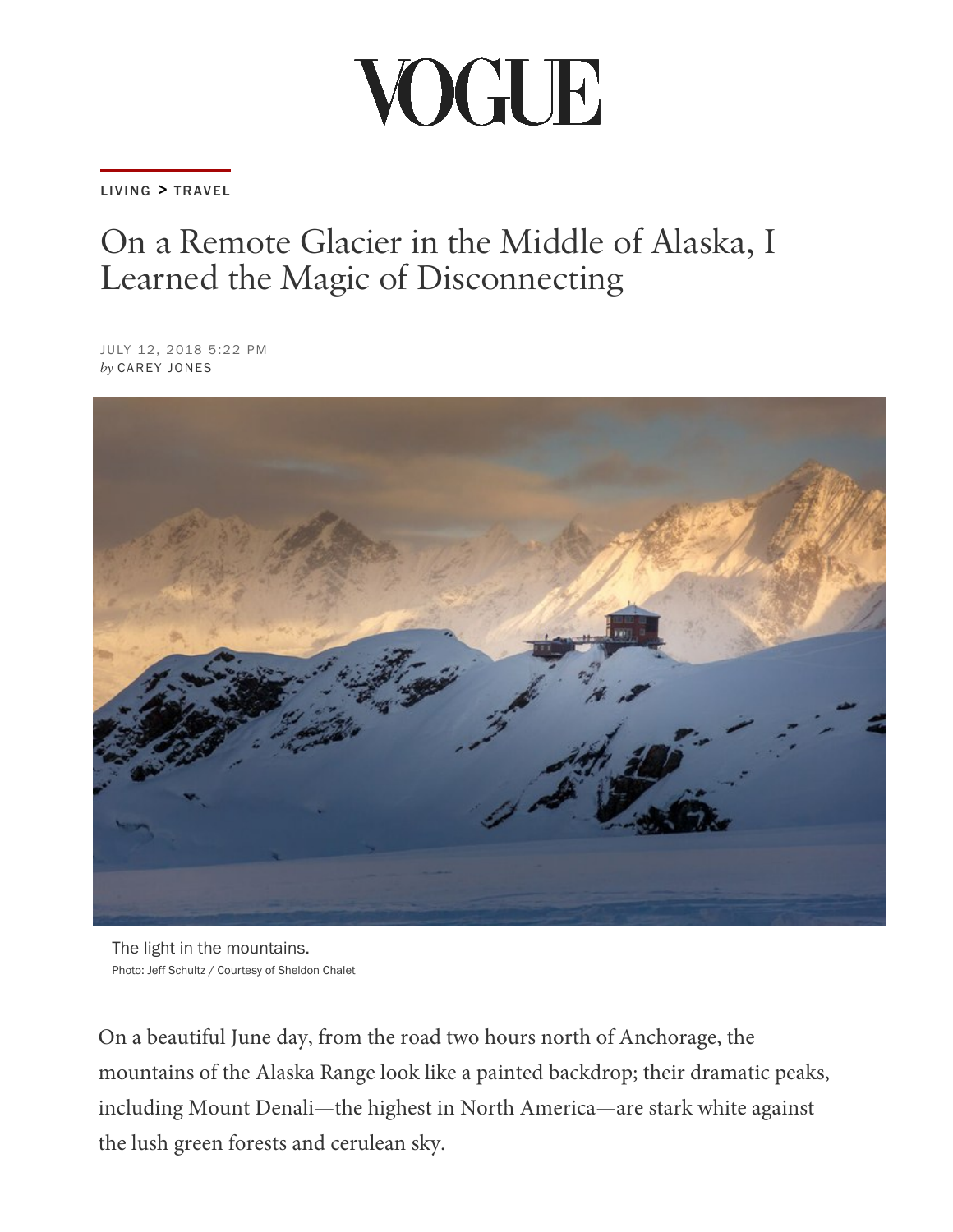It seemed almost impossible to beli[eve that, in les](https://www.vogue.com/?us_site=y)s than an hour's helicopter ride, I would be among them, at the Sheldon Chalet, a recently opened five-room luxury property set on the mighty Ruth Glacier.

The most astounding thing about the [Sheldon Chalet—](https://sheldonchalet.com/)more than 50 miles from the nearest town—is that it exists at all. But in some of the most remote nature on the planet, it succeeds as a full-on luxury property, with Champagne and oysters on arrival and meals from one of the most talented chefs in Alaska.

Enormous expanses of Denali National Park are accessed only by [true adventurers;](https://www.vogue.com/article/adventuremoon-honeymoon-adventure-travel-vacation-ideas) there's no electricity, no running water, and hardly any structures. And national parks, of course, are almost entirely off-limits for private development. But the mapped much of the region—staked his claim to five acres [of land u](https://www.vogue.com/article/southeast-alaska-dining-guide-james-beard-juneau-haines)nder the Homestead Act in the 1950s, before Alaska had even become a state.

On [this land, high on the Ruth Glacier at around 6,000 feet in elevation, the](https://thescene.com/watch/vogue/paloma-elsesser-model-beauty-secrets-video-glowing-skin-krispy-kreme-makeup-routine-tips-new-york)  Sheldon family had long maintained a "Mountain House"—a no-frills refuge for mountaineers, just a simple structure, an outhouse, and a few board games to pass the time on cold nights. But a younger generation of Sheldons had grander ambitions. Two of Don Sheldon's children, Kate and Robert, together with Robert's wife, Marne, had the singular opportunity to open a guesthouse on a glacier.

Access to the Sheldon Chalet is strictly limited to helicopter. There's no cell service, no WiFi. At night, the nearest humans outside the chalet might be tens of miles away. There's a sense of utter isolation that few of us have the chance to experience in the all-too-connected 21st century. And yet it includes cozy comforts: there are artisan chocolates as part of the turndown service, and sumptuous faux fur throws on the king-sized beds.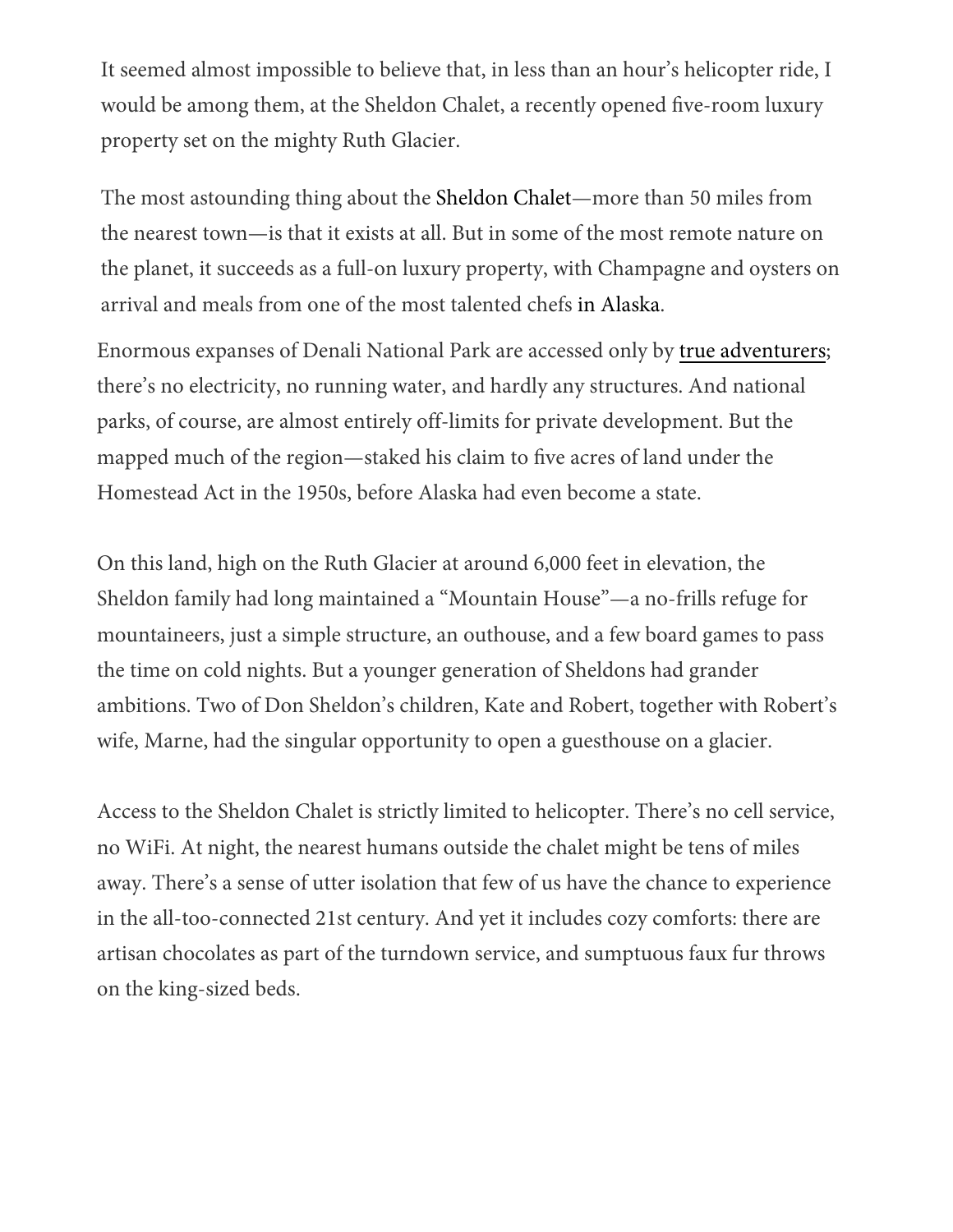

The view from the helicopter. Photo: Chris Burkard / Courtesy of Sheldon Chalet

The journey to the Sheldon Chalet is an adventure in itself. The gateway town of Talkeetna, Alaska (population: 870) already feels remote to an urbanite like myself, with its log cabins and dense forests. At the Talkeetna airstrip, a bit nervous but reassured by the confidence of helicopter pilot Chad, I climbed into a chopper and strapped in. We flew low over forests and rivers, until, suddenly, the trees were gone and the craggy landscape began to resemble another planet altogether. We flew closer, and snowy peaks rose up on either side of us, the snow below dotted with iceblue glacial water pools.

The helicopter eventually edged over a final gap between peaks where, the expanse of the Don Sheldon Amphitheatre appeared spread out before us. I was already snapping photos of the incredible panorama before I quite grasped it: What looked no bigger than a jagged rock was, in fact, the nunatak, the rock outcropping on which perched the Sheldon Chalet; not the dot it appeared to be, but a five-bedroom property constructed to resist the elements.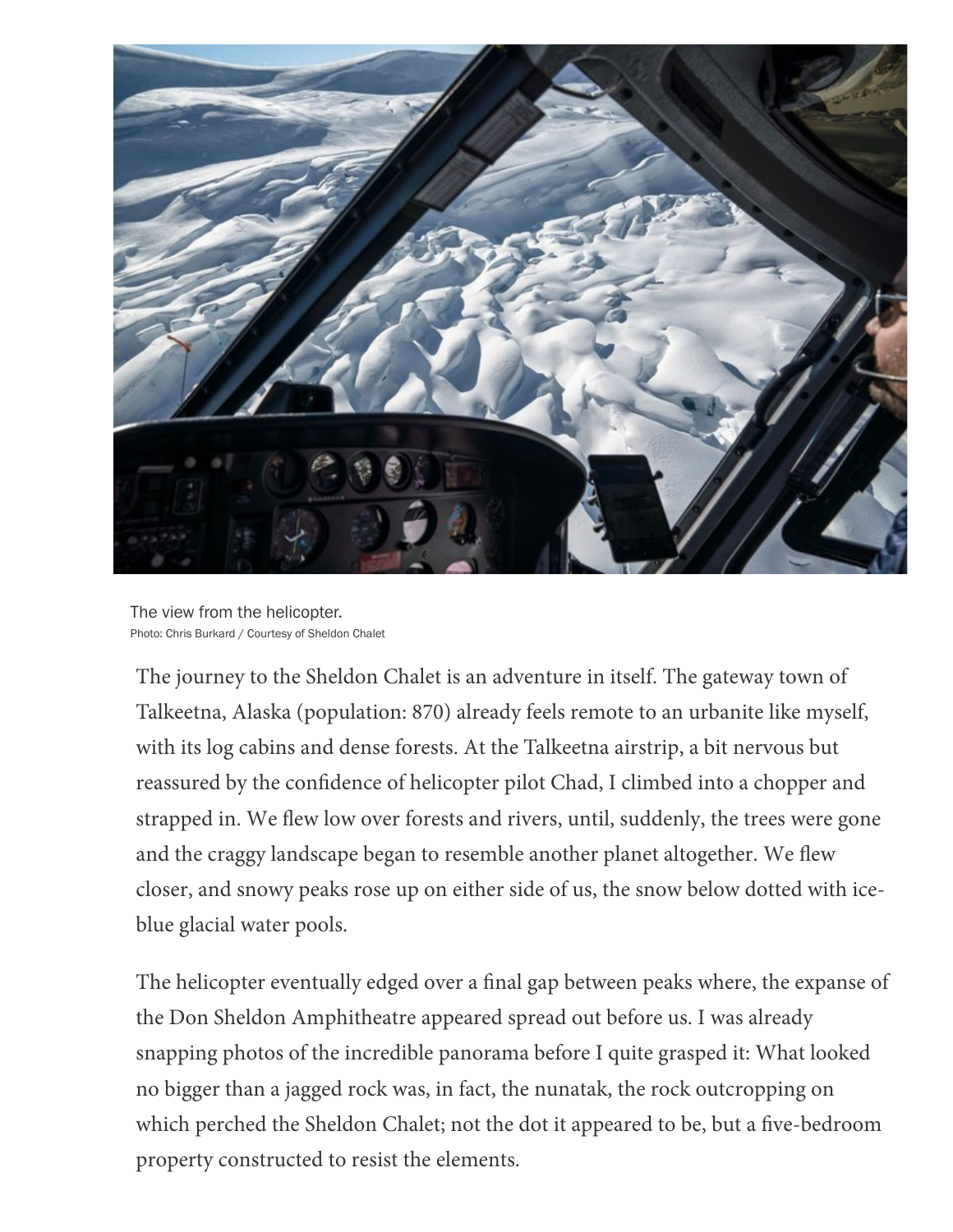

The view from Sheldon Chalet. Photo: Jeff Schultz / Courtesy of Sheldon Chalet

As we swooped around the nunatak and set down on the helipad, I felt myself resisting the vista around me, noticing just the vast expanse of mountains and how very, very small we were in their shadow. (The surreal feeling only heightened as I climbed out of the helicopter to accept a glass of Taittinger.)

I reached for my phone to take a few photos, before stopping myself. There would be hours and hours to take photos. With no WiFi or cell service, there would be no editing for Instagram, no texting pictures to my husband. Instead, I took a breath and looked back at Mount Denali.

The scale of the surrounding landscape is both meditative and, at moments, nearly frightening. It's easy to become distracted by the chalet itself, which does an extraordinary job of catering to those who want to easily experience the majestic park, from chef Dave Thorne's constant culinary offerings (lavish charcuterie spreads, afternoon cookies, sushi platters) to the cedar-lined sauna. But over and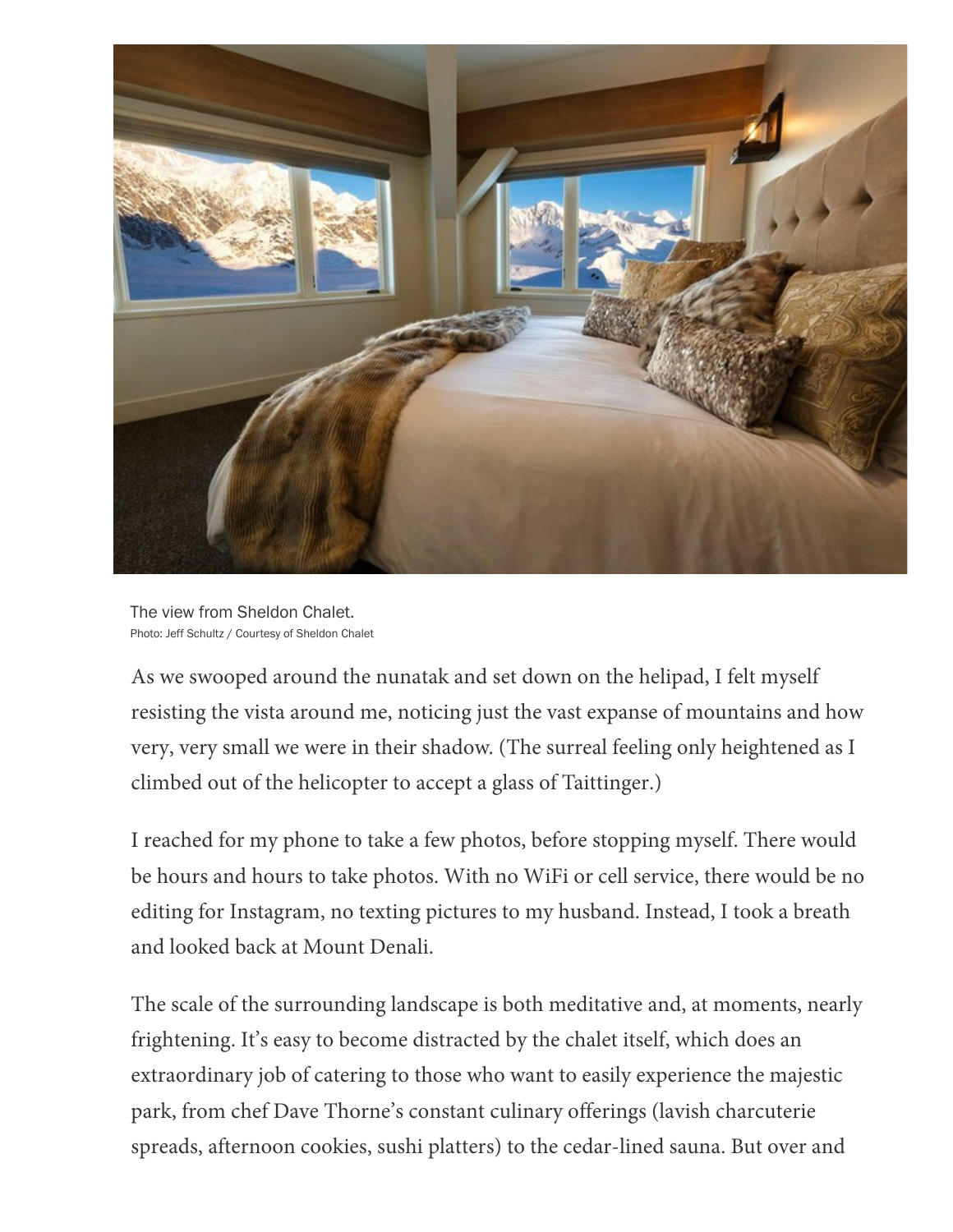over, I found, nature won out. I [couldn't esca](https://www.vogue.com/?us_site=y)pe the rumble of avalanches, at least a few every hour—thunderings that echo around the amphitheatre, clearly formidable but, like a far-off lightning storm, harmless at a distance. Then there was the shifting of the light: in June, dusk never quite reached full darkness. (In the winter, this is one of the best places in the world to glimpse the cascade of the Northern Lights.)



Photo: Chris Burkard / Courtesy of Sheldon Chalet

To get beyond the walls of the chalet, its team can arrange helicopter excursions to remote hot springs, fishing spots, and berry bushes ripe for picking. But it's a tremendous adventure to simply walk out onto the glacier itself. I soon found myself strapped to snowshoes, roped up with a mountain guide blazing the trail, out on an endless expanse of snow. My nearest companion, 50 feet ahead, appeared a tiny figure against the vast panoramas; the figures ahead of him were no more than dots.

In anticipation of the trip, I had downloaded music and loaded extra books onto my Kindle, imagining that without the distractions of modern life, I'd find myself bored. A few days later, the notion struck me as ludicrous. Every direction showed a different view; every hour presented new clouds over the peak of Denali, and new avalanches cascading down the slopes. I didn't miss reading the news, or any connection to other humans. In truth, I hardly thought of it at all.